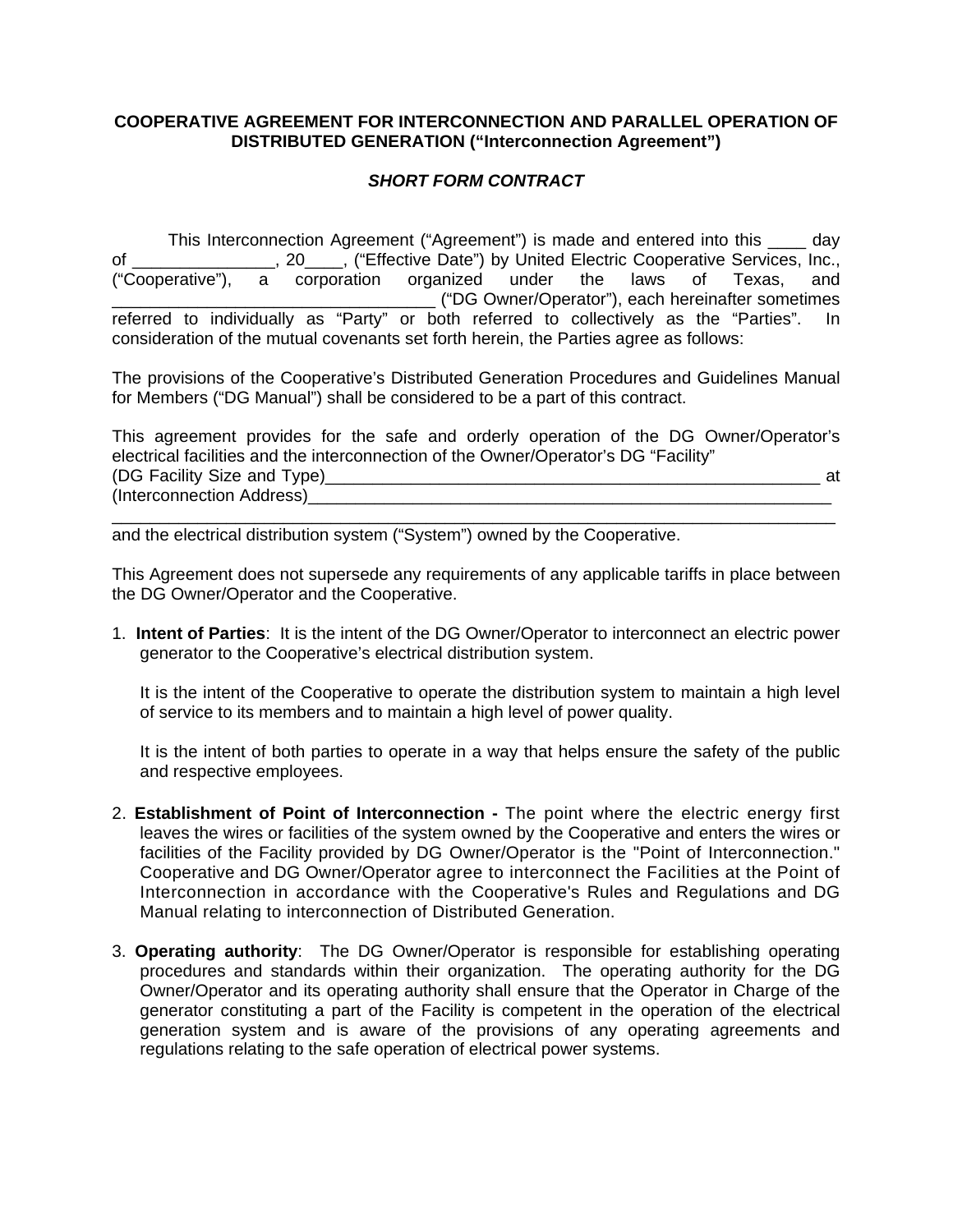The operating authority for the DG Owner/Operator is:

| Name or title of operating authority |  |
|--------------------------------------|--|
| Address                              |  |
| Phone number                         |  |

4. **Operator in Charge**: The Operator in Charge is the person identified by name or job title responsible for the real time operation of the Facility owned or leased by the DG Owner/Operator.

The Operator in Charge for the DG Owner/Operator is:

| Name or title of operating authority |
|--------------------------------------|
| Address                              |
| Phone number                         |

## 5. **Limitation of Liability and Indemnification:**

- a. Notwithstanding any other provision in this Agreement, with respect to the Cooperative's provision of electric service to DG Owner/Operator and the services provided by the Cooperative pursuant to this Agreement, Cooperative's liability to DG Owner/Operator shall be limited as set forth in the Cooperative's tariffs and terms and conditions for electric service, which are incorporated herein by reference.
- b. Neither Cooperative nor DG Owner/Operator shall be liable to the other for damages resulting from a Force Majeure event as hereinafter defined.
- c. Notwithstanding Paragraph 5.b of this Agreement, the DG Owner/Operator shall assume all liability for, and shall indemnify and hold harmless Cooperative for, any claims, losses, damages, liabilities, costs, and expenses of any kind or character to the extent that they result from DG Owner/Operator's negligence or other wrongful conduct (including the negligence or wrongful conduct of DG Owner/Operator's operators and their agents, employees, or contractors) in connection with the design, construction or operation of the Facilities. Such indemnity shall include, but is not limited to, financial responsibility for (a) monetary losses; (b) reasonable costs and expenses of defending an action or claim; (c) damages related to death or injury; (d) damages to property; and (e) damages for the disruption of business.
- d. Cooperative and DG Owner/Operator shall each be responsible for the safe installation, maintenance, repair and condition of their respective lines, wires, switches, or other equipment or property on their respective sides of the Point of Interconnection. The Cooperative, while retaining the right to inspect, does not assume any duty of inspecting the DG Owner/Operator's lines, wires, switches, or other equipment or property and will not be responsible therefore. DG Owner/Operator assumes all responsibility for the electric service supplied hereunder and the facilities used in connection therewith.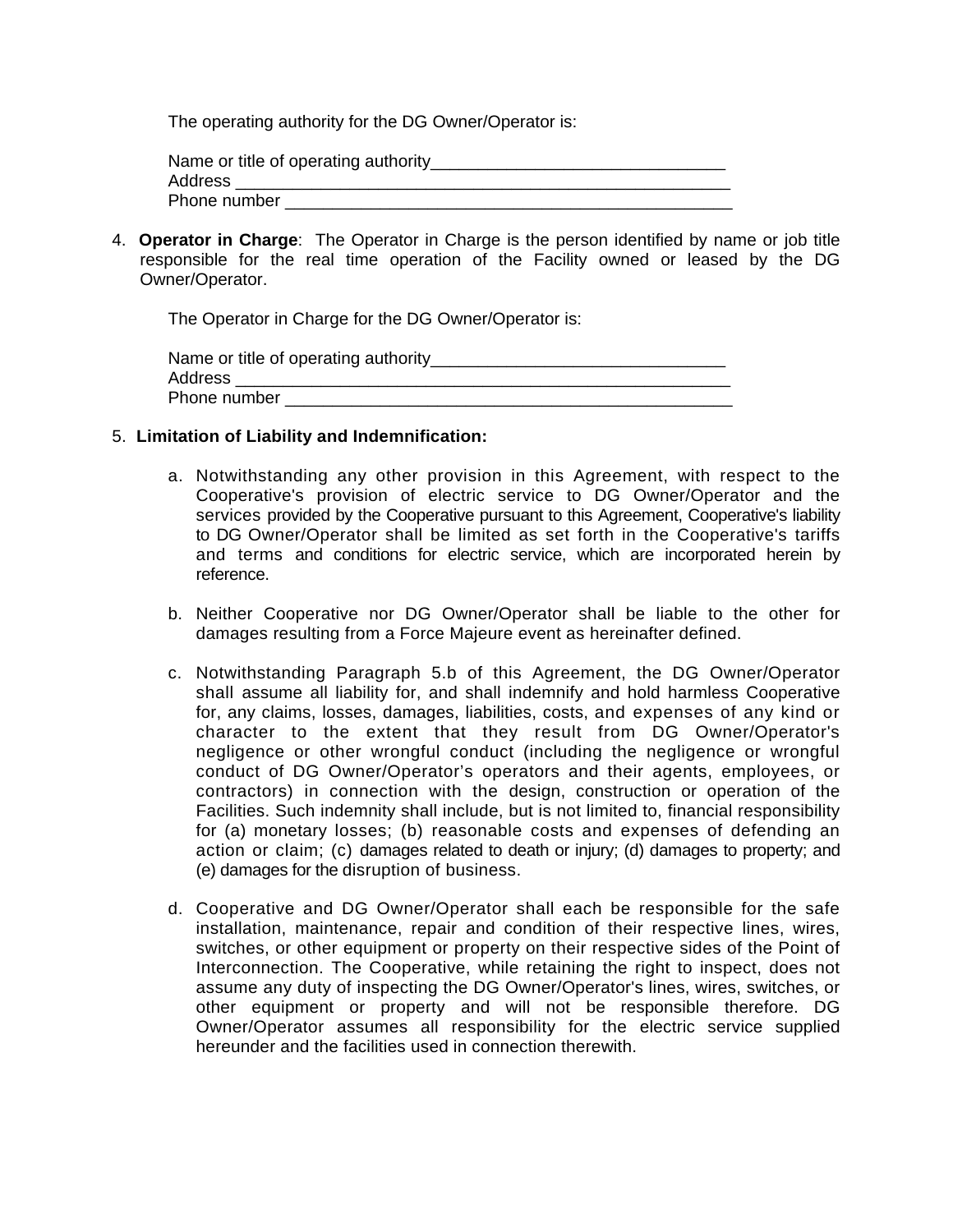- e. For the mutual protection of the DG Owner/Operator and the Cooperative, only with the Cooperative's prior written authorization are the connections between the Cooperative's service wires and the DG Owner/Operator's service entrance conductors to be energized.
- f. The provisions of this Section 5 shall survive any termination of this Agreement.

6. **Metering:** Metering shall be accomplished as described in the Cooperative's DG Manual.

- 7. **Insurance:** Insurance shall be required as described in the Cooperative's DG Manual.
- 8. **Suspension of Interconnection**: It is intended that the interconnection should not compromise the Cooperative's protection or operational requirements. The operation of the DG Owner/Operator's Facility and the quality of electric energy supplied by the DG Owner/Operator shall meet the standards as specified by the Cooperative. If the operation of the DG Owner/Operator's Facility or quality of electric energy supplied (in the case of power export) does not meet the standards as specified, then the DG Owner/Operator shall take reasonable and expedient corrective action, including any such corrective action as requested by the Cooperative. The Cooperative shall have the right to disconnect the DG Owner/Operator's Facility, until compliance is reasonably demonstrated. Notwithstanding, the Cooperative may in its sole discretion disconnect the DG Owner/Operator's Facility from the distribution system without notice if the operating of the Generating Plant may be or may become dangerous to life and property.
- 9. **Compliance with Laws, Rules and Tariffs:** Both the Cooperative and the DG Owner/Operator shall be responsible for complying with all applicable laws, rules and regulations, including but not limited to the laws of the state of Texas, and the Cooperative's DG Manual, Tariffs, Rules and Regulations, By-Laws and other governing documents. The interconnection and services provided under this Agreement shall at all times be subject to the terms and conditions set forth in the tariff schedules and rules of the Cooperative as applicable to the electric service provided by the Cooperative, which tariffs and rules are hereby incorporated into this Agreement by this reference. The Cooperative shall have the right to publish changes in rates, classification, service or rule, with the proper notification to all DG owners/operators and Cooperative members.
- 10. **Maintenance Outages**: Maintenance outages will occasionally be required on the Cooperative's system, and the Cooperative will provide reasonable notice and planning as practicable to minimize downtime. It is noted that in some emergency cases such notice may not be reasonably possible. Compensation will not be made for unavailability of Cooperative's system due to outages.
- 11. **Access**: Access is granted as may be required by the Cooperative to the DG Owner/Operator's Facility for maintenance, operating and meter reading. The Cooperative reserves the right, but not the obligation, to inspect the DG Owner/Operator's Facility.